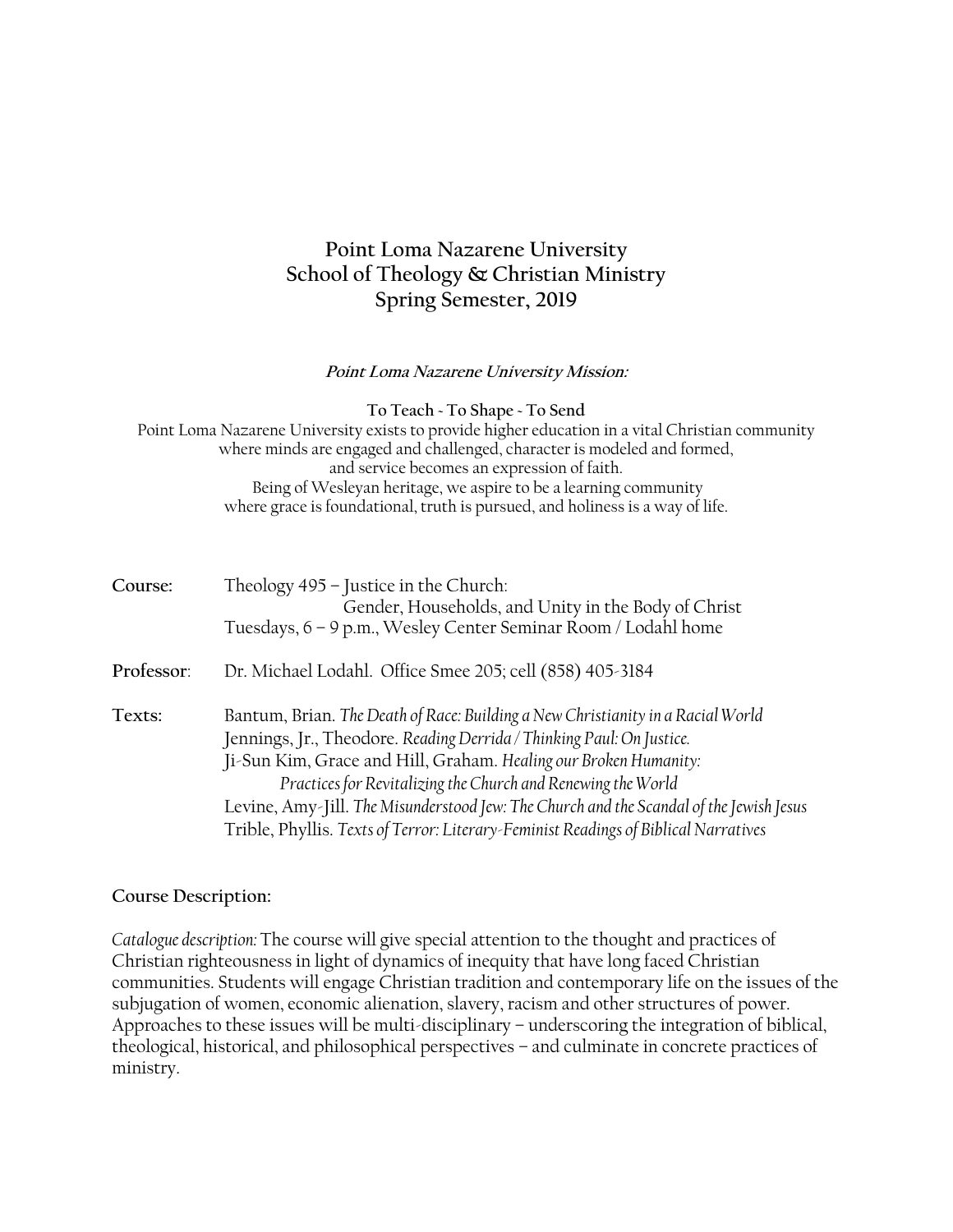## **Course Learning Outcomes.** *Upon successful completion of this course, you will have***:**

- 1) demonstrated growing awareness of pressing theological themes of liberation and human flourishing in theological writing of the past half-century;
- 2) adequately grasped the practical implications of the themes in #1 above for ecclesiology (doctrine of the church) and Christian ministry;
- 3) demonstrated the ability to reflect critically and creatively on the integration of biblical, theological, historical and philosophical models of interpretation; and
- 4) further developed communication skills, both oral and written, in theological vocabulary and discourse.

## **Course Requirements:**

- 1) Consistent and conscientious reading of assigned texts for each seminar session (CLO 1).
- 2) Consistent class attendance and participation (CLOs 1, 3). Because this is a weekly seminar, any more than one absence during this semester will have a dramatically deleterious effect upon semester grade. For any anticipated absence(s), please notify the professor. *This attendance requirement includes at least one of Brian Bantum's lectures in this spring's Wiley Lecture Series in Theology.*
- 3) Weekly journal of notes, questions, reactions and random thoughts inspired by assigned reading, due on the Wednesday evening prior to class, no later than 8 p.m. (CLOs 1, 2, 3, 4).
- *4)* Leadership in discussion of a chapter twice during the semester. (CLOs 3, 4)
- *5)* A 10-12 page paper that will draw from course readings and discussions to explore implications for the vocation for which the student is preparing. This paper should include both theoretical and practical considerations, and should draw upon other resources as well (especially theological, religious, or pedagogical journal articles accessible in the PLNU library or database). (CLOs 1, 2, 3, 4)
- *6)* Final examination, which will entail a presentation of one's paper for class discussion.  $(CLO<sub>4</sub>)$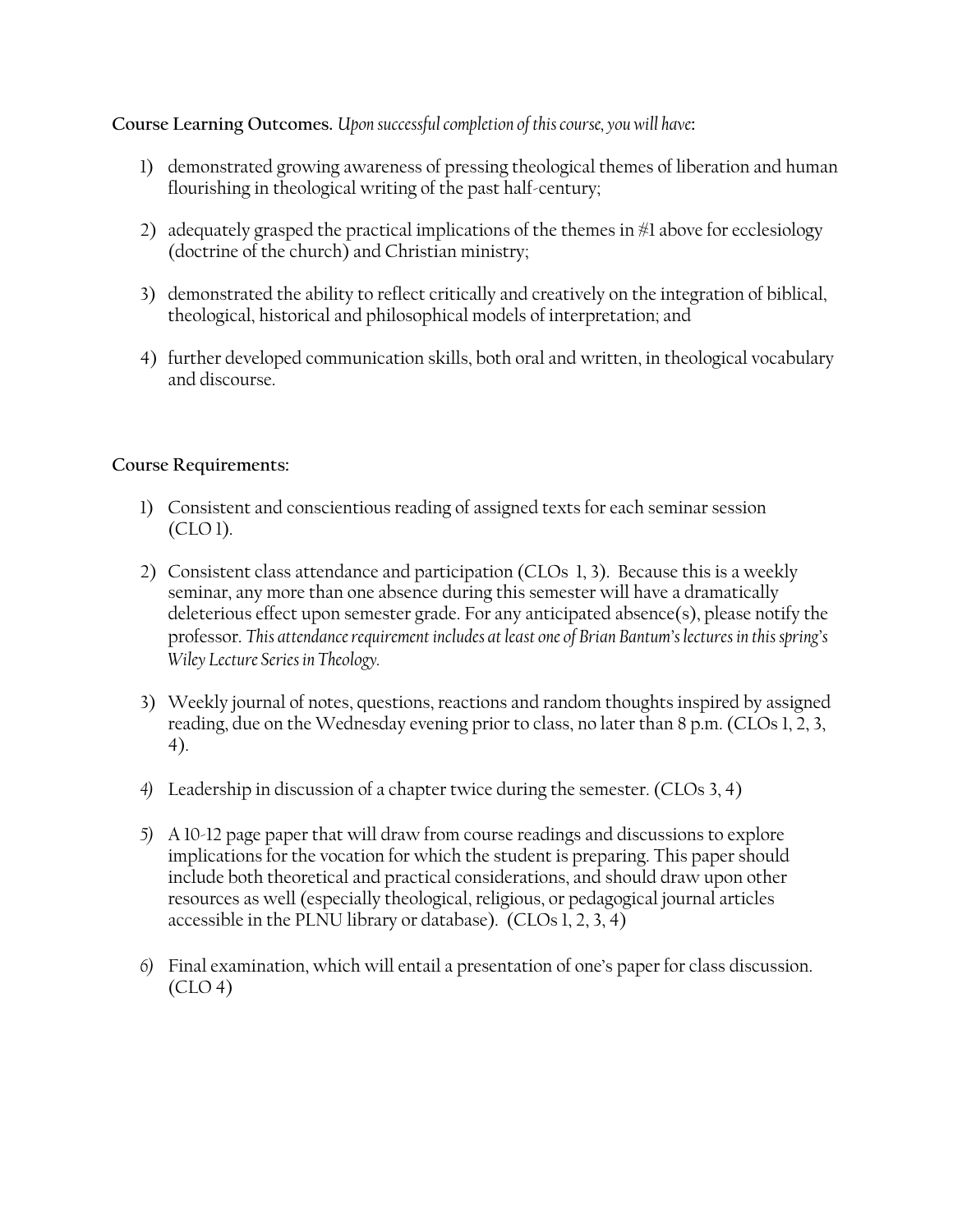**Final Grade:**

Will be determined on the basis of seminar attendance and participation (16%), weekly journal notes (3% each x 12 = 36%), two discussion leadership opportunities (8% each), term paper (22%) and final exam / presentation of one's term paper (10%).

**94-100, A; 90-93, A-; 87-89, B+; 83-86, B; 80-82, B-; 77-79, C+; 73-76, C; 70-72, C-; 67-69, D+; 60-66, D; 56-59, D-; below 56, F.**

**Important Points Regarding Your Writing for this Class:**

- **Please keep in mind that grammar, spelling and punctuation all play a critical role in your professor's evaluation of all your papers (CLO 4). Please avail yourselves of the services of a competent proofreader or the university's tutorial center.**
- **The PLNU School of Theology and Christian Ministry is committed to the full equality and dignity of all people. Recognizing that human beings have often used language in ways that imply the exclusion or inferiority of women and other marginalized people, the department strongly urges students, faculty and staff to avoid sexist and racist language in public discourse, in classroom discussions and especially in their writings.**

## **PLNU Copyright Policy:**

Point Loma Nazarene University, as a non-profit educational institution, is entitled by law to use materials protected by the US Copyright Act for classroom education. Any use of those materials outside the class may violate the law.

## **PLNU Academic Honesty Policy:**

Students should demonstrate academic honesty by doing original work and by giving appropriate credit to the ideas of others. Academic *dis*honesty is the act of presenting information, ideas, or concepts as one's own when in reality they are the results of another person's efforts. A faculty member who believes a situation involving academic dishonesty has been detected may assign a failing grade for that assignment or examination, or, depending on the seriousness of the offense, for the course. Faculty should follow and students may appeal using the procedure in the university Catalog. See [Academic Policies](http://catalog.pointloma.edu/content.php?catoid=18&navoid=1278) for definitions of kinds of academic dishonesty and for further policy information.

## **PLNU Academic Accommodations Policy:**

If you have a diagnosed disability, please contact PLNU's Disability Resource Center (DRC) within the first two weeks of class to demonstrate need and to register for accommodation by phone at 619-849-2486 or by e-mail a[t DRC@pointloma.edu.](mailto:DRC@pointloma.edu) See [Disability Resource Center](http://www.pointloma.edu/experience/offices/administrative-offices/academic-advising-office/disability-resource-center) for additional information.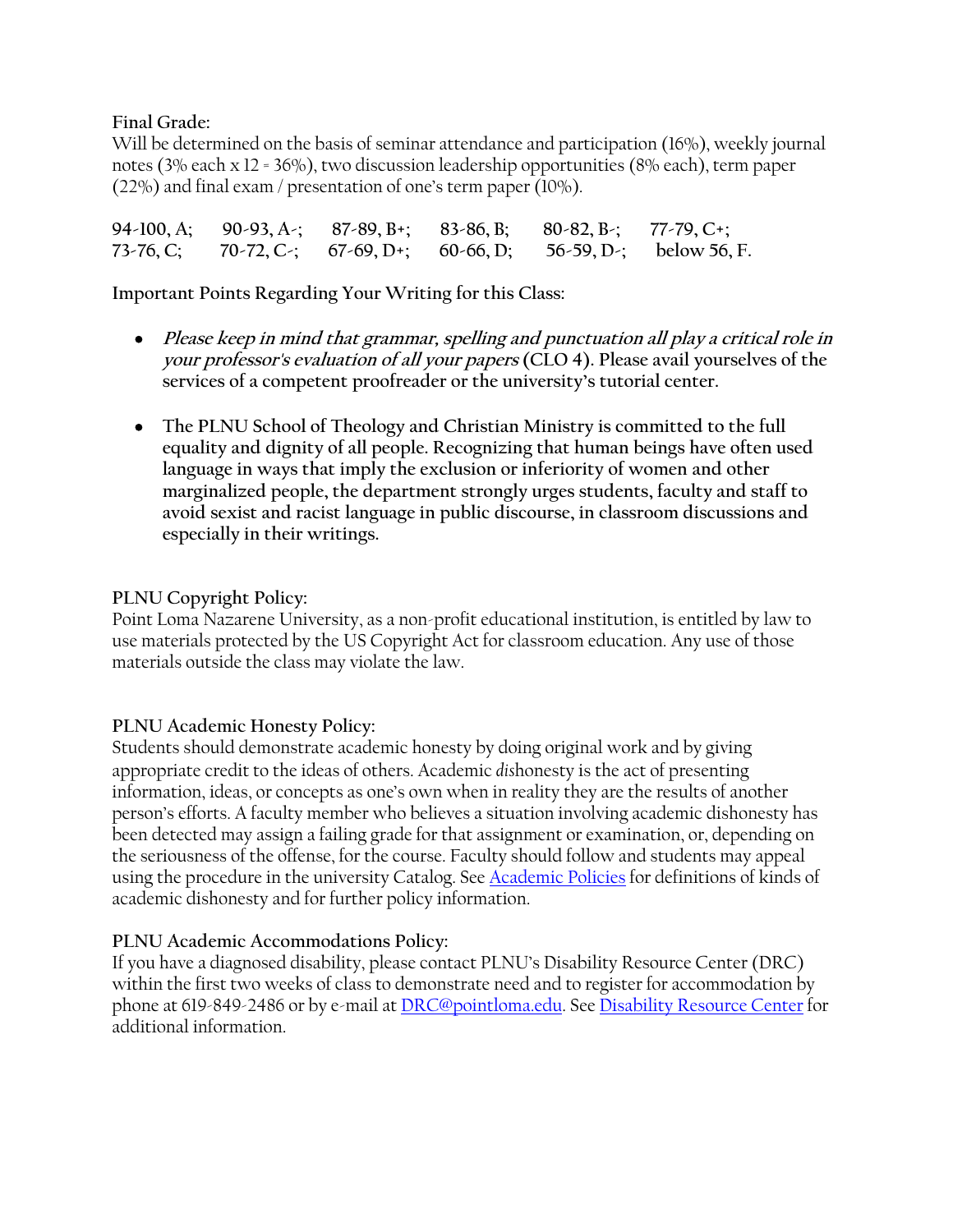## **PLNU Attendance and Participation Policy:**

Regular and punctual attendance at all classes is considered essential to optimum academic achievement. If the student is absent from more than 10 percent of class meetings (please note that in summer school, this means two days' worth of classes!), the faculty member can file a written report which may result in de-enrollment. If the absences exceed 20 percent (our four day's worth of classes), the student may be de-enrolled without notice until the university drop date or, after that date, receive the appropriate grade for their work and participation. See [Academic Policies](http://catalog.pointloma.edu/content.php?catoid=18&navoid=1278) in the Undergraduate Academic Catalog.

### **Semester Academic Work Policy:**

Please note that when the semester ends, so do all opportunities to work to improve your grade. No last-minute or after-the-fact appeals for extra credit will be even briefly considered.

### **Please Note the Following:**

- While all students are expected to meet the minimum academic standards for completion of this course as established by the instructor, students with disabilities may require academic accommodations. At Point Loma Nazarene University, students requesting academic accommodations must file documentation with the Disability Resource Center (DRC), located in the Bond Academic Center. Once the student files documentation, the Disability Resource Center will contact the student's instructors and provide written recommendations for reasonable and appropriate accommodations to meet the individual needs of the student. This policy assists the university in its commitment to full compliance with Section 504 of the Rehabilitation Act of 1973, the Americans with Disabilities (ADA) Act of 1990, and ADA Amendments Act of 2008, all of which prohibit discrimination against students with disabilities and guarantees all qualified students equal access to and benefits of PLNU programs and activities.
- Academic dishonesty will not be tolerated. Please consult the school catalog under the heading of Academic Honesty to learn the professor's intended policy regarding student dishonesty regarding academic work. It would be a bare minimum that any student caught cheating or plagiarizing will receive a score of zero for the assignment in question; it is also within the professor's rights simply to fail the student for the course.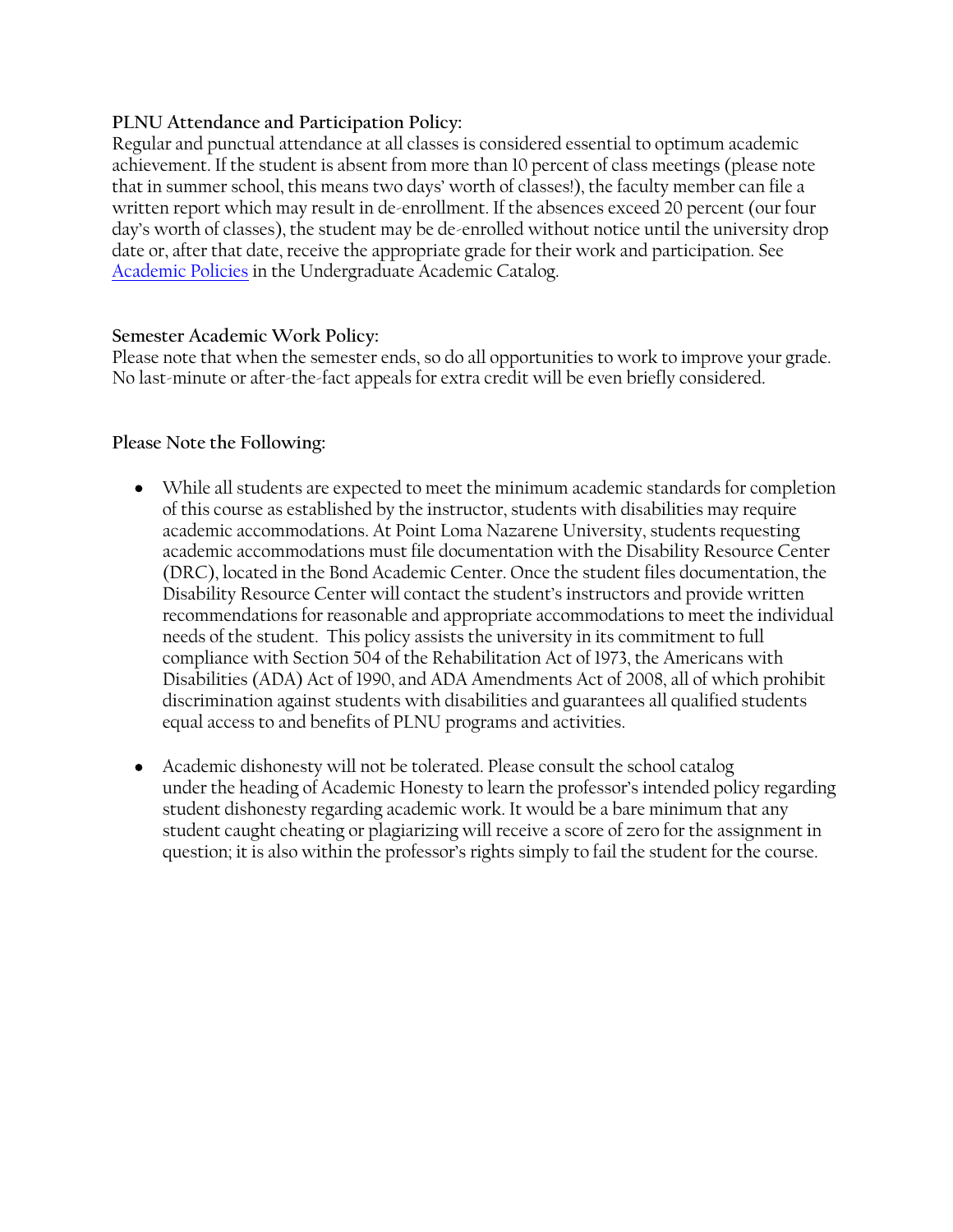## **Course Calendar**

- Jan 10 Introduction of ourselves and to the course: crucial biblical texts.
	- [16 *Extra-credit opportunity:*  film, "Knowledge is the Beginning," All Souls Episcopal Church, 7 p.m.]
	- 17 Trible, Foreword, Preface, & pp. 1-63
	- 24 Trible, 65-116
	- [30 *Extra-credit opportunity:* Film, "Concert at Ramallah," All Souls, 7 p.m.]
	- 31 Bantum, Preface & pp. 1-79
- Feb 7 Bantum, 81-164

**2019 Wiley Lecture Series, with Brian Bantum. <sup>Y</sup>ou are required to attend at least one of Bantum's lectures for 15 points attendance / participation.**

- **11 – 11- 11:50 a.m. 1:30 – 2:20 p.m.**
- **12 – 9:30 – 10:20 a.m. 3:30 p.m. Brewed Awakening**
- **13 – 8:30 – 9:20 a.m.**
- 14 Levine, 1-86
- 21 Levine, 87-166
- 28 Levine, 167-228

#### March  $4 - 8$  spring break

- 14 Jennings, Preface & 1-53
- 21 Jennings, 54-127
- 26 [*Extra-credit possibility:* "Women in Christianity" event, 5:30 p.m.]